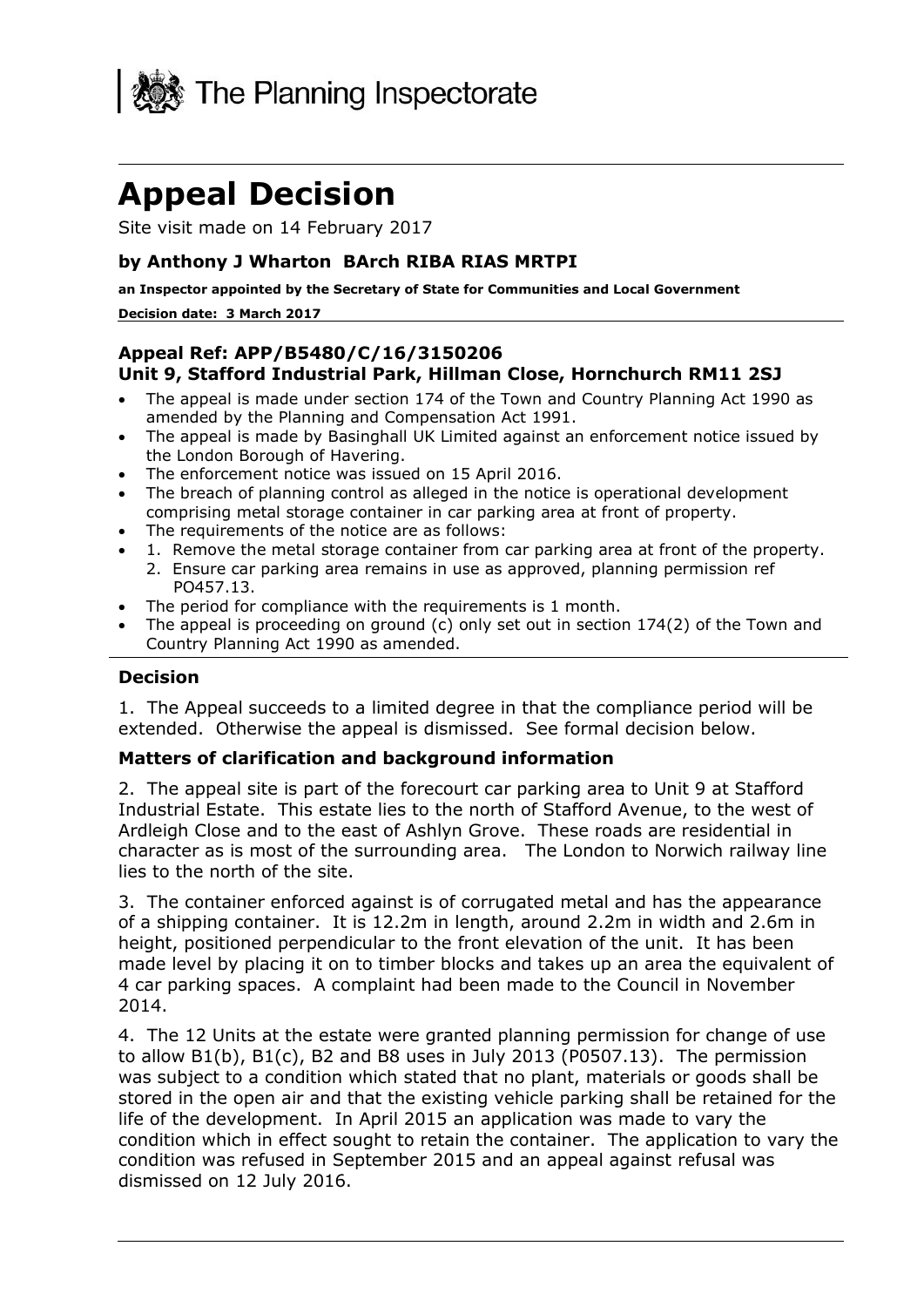5. The appeal was made on ground (c) only but, subsequent to the appeal being submitted, the Appellant requested that the merits of the case (basically a ground (a) appeal be considered and a request was also made to allow the container to remain in place. Initially this was until after January 2017 but in the final submissions the requested period was until 28 August 2019. In effect this seeks a temporary permission but I am only empowered to deal with the appeal on ground (c) and cannot consider the merits of the case. However, I have taken the latter submission as being an appeal under ground (g) and have dealt with it below.

# **The Appeal on ground (c)**

 6. To succeed on this ground it needs to be clearly shown that there has not been a contravention of planning control. This may be because there is already a permission in place; that permission is not required or that, whatever has been done, constitutes permitted development.

 7. There is no permission in place and I now turn to whether or not permission is required. Having noted the size of the container and its position I consider that it can be classed as a building under section 336(1) of the 1990 Act. This sets out a wide definition for what constitutes a building and includes 'any erection or structure'. The courts have held that structures which might not ordinarily be described as 'buildings' can be included in the definition. These include marquees, polytunnels and other similar structures.

 8. The container is not affixed to the ground and has been placed on wooden blocks. Nor is it connected to any services. However, it is of considerable weight and size and has been in position for some time. In relation to the use of the Unit it was clearly not intended to be temporary. In fact it has been confirmed that it would be required for as long as the Appellant continues to use the Unit for business purposes.

business purposes.<br>9. As indicated by the Council it would clearly have been necessary to have used special equipment to bring the container to site and to unload it. Further 'building' operations were then required to level the container and it is clearly held down by its own weight irrespective of what might be stored inside. As a matter of fact and degree I consider that the container can be classified as a 'building' and that building operations were required to place it in position. Overall, therefore I consider that these actions amount to operational development for which planning permission would have been required.

 10. On the third point, and with regard to the argument that the container is The Town and Country Planning (General Permitted Development) Order 2015 (GPDO), I do not agree with the case put forward on behalf of the Appellant. I do not accept the contention that this particular container, as a matter of fact and degree, satisfies the definition of Class A above. permitted development under Class A Temporary Buildings Part 4 of Schedule 2 of

 11. This section of the GPDO relates to the temporary placing of such structures on the land. In this case the container is in effect being used as a permanent 'building' as an extension to the industrial Unit No 9 and not as a temporary store, for example, whilst the Unit is altered. (moveable or otherwise) for the duration of operations being, or to be carried out,

 12. I conclude, therefore, that planning permission is required for the operational development as carried out; that there is no express permission in place and that the development is not permitted under any part of the GPDO. The appeal must fail, therefore, on ground (c).